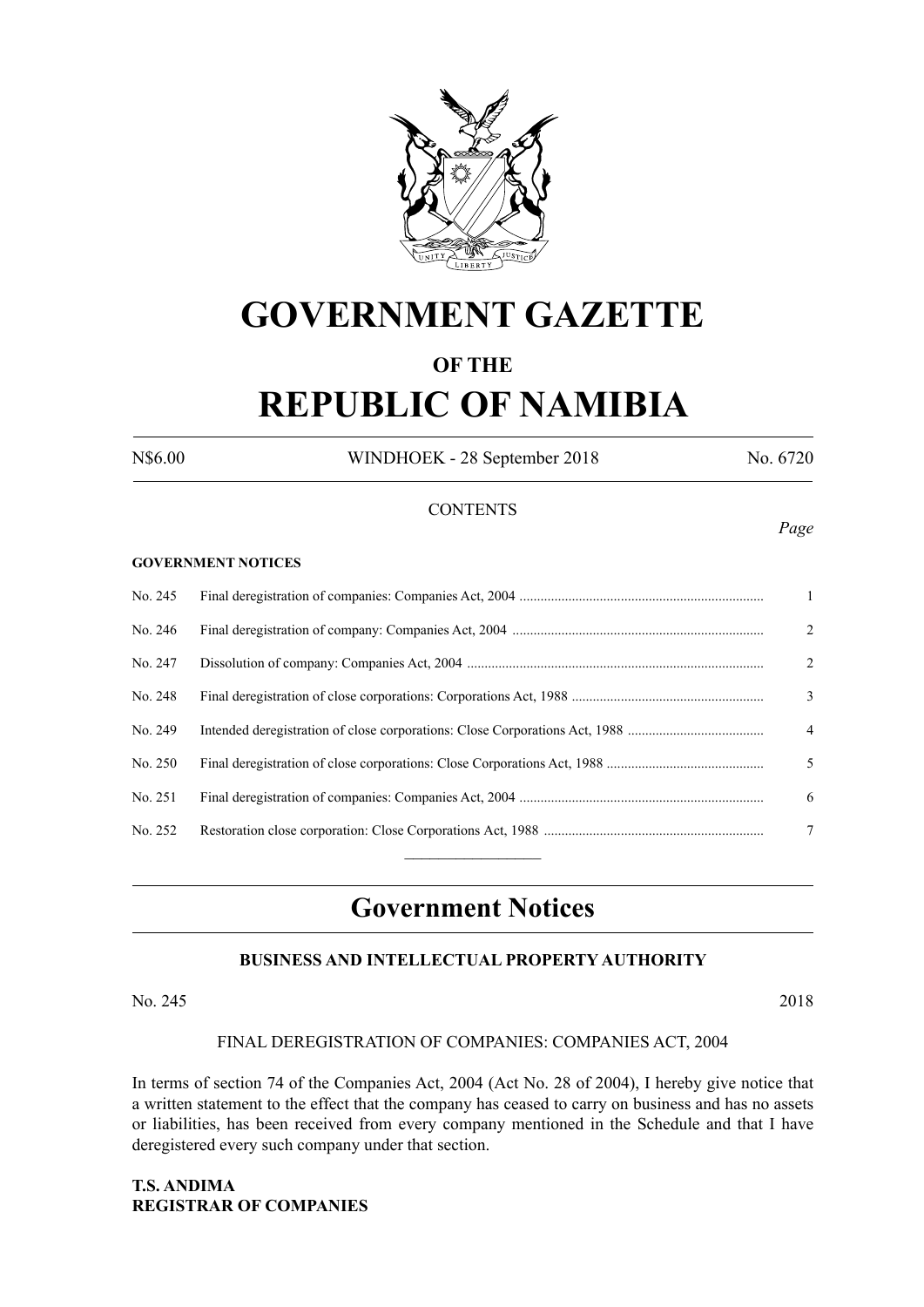#### **SCHEDULE**

| 2006/0525 | MOBILE DISASTER RECOVERY (PTY) LTD P.O. BOX 81905, OLYMPIA,<br><b>WINDHOEK, N\$4000 (6)</b>                   |
|-----------|---------------------------------------------------------------------------------------------------------------|
| 2007/0712 | SAFARI CASINO (PTY) LTD, P.O. BOX 91000, WINDHOEK, N\$4000 (9)                                                |
| 2011/0583 | LUXURY INVESTMENTS ONE HUNDRED AND TWENTY ONE (PTY) LTD P.O.<br>BOX 81905, OLYMPIA, WINDHOEK, N\$ 4000 (6)    |
| 2012/0513 | SAND CITY INVESTMENTS FOURTEEN (PTY) LTD, P.O. BOX 81905, OLYMPIA,<br><b>WINDHOEK, N\$4000 (6)</b>            |
| 2012/0890 | IMMOSENSUS CONSTRUCTION AND FARMING NAMIBIA (PTY) LTD, 81905,<br>OLYMPIA, WINDHOEK, N\$4000 (10)              |
| 2012/0891 | EUROPEAN PRODUCTS IMPORTERS AND EXPORTERS (PTY) LTD, P.O. BOX<br>81905, OLYMPIA, WINDHOEK, N\$4000 (6)        |
| 2012/0410 | MANMAR INVESTMENTS ONE HUNDRED AND FIVE (PTY) LTD, PRIVATE<br>BAG 12012, AUSSPANNPLATZ, WINDHOEK, N\$4000 (6) |
| 2013/0162 | PELICAN VILLAGE INVESTMENTS FIVE (PTY) LTD, P.O. BOX 2184,<br><b>WINDHOEK, N\$4000 (6)</b>                    |
| 2018/0542 | ETUMBA PROPERTY FUND LIMITED, P.O. BOX 16, WINDHOEK, N\$4000 (9)                                              |
|           |                                                                                                               |

#### **BUSINESS AND INTELLECTUAL PROPERTY AUTHORITY**

No. 246 2018

#### FINAL DEREGISTRATION OF COMPANY: COMPANIES ACT, 2004

It terms of Section 74(3) of the Companies Act, 2004 (Act No. 28 of 2004), I hereby give notice that I have, at the expiration of period mentioned in Government Gazette No. 6700 of 2018, the published under section 74(2) of that Act, deregistered the company mentioned in the Schedule under such section 74(3) , as no good cause to the contrary has been shown by the company.

# **T.S. ANDIMA REGISTRAR OF COMPANIES**

**NOTE:** No guarantee is given in respect of the particulars furnished and no responsibility is accepted for errors or omissions or the consequences thereof.

#### **SCHEDULE**

| 12015/0202 | YELLOW SHARK VETERINARY CLINIC (PTY) LTD, P.O. BOX 90757, KLEIN |
|------------|-----------------------------------------------------------------|
|            | WINDHOEK, WINDHOEK, N\$4000 (6)                                 |

 $\overline{\phantom{a}}$  , where  $\overline{\phantom{a}}$ 

#### **BUSINESS AND INTELLECTUAL PROPERTY AUTHORITY**

No. 247 2018

#### DISSOLUTION OF COMPANY: COMPANIES ACT, 2004

In terms of section 425(2) of the Companies Act, 2004 (Act No. 28 of 2004), I hereby give notice that the dissolution of the company mentioned in the Schedule have been recorded.

**T.S. ANDIMA REGISTRAR OF COMPANIES**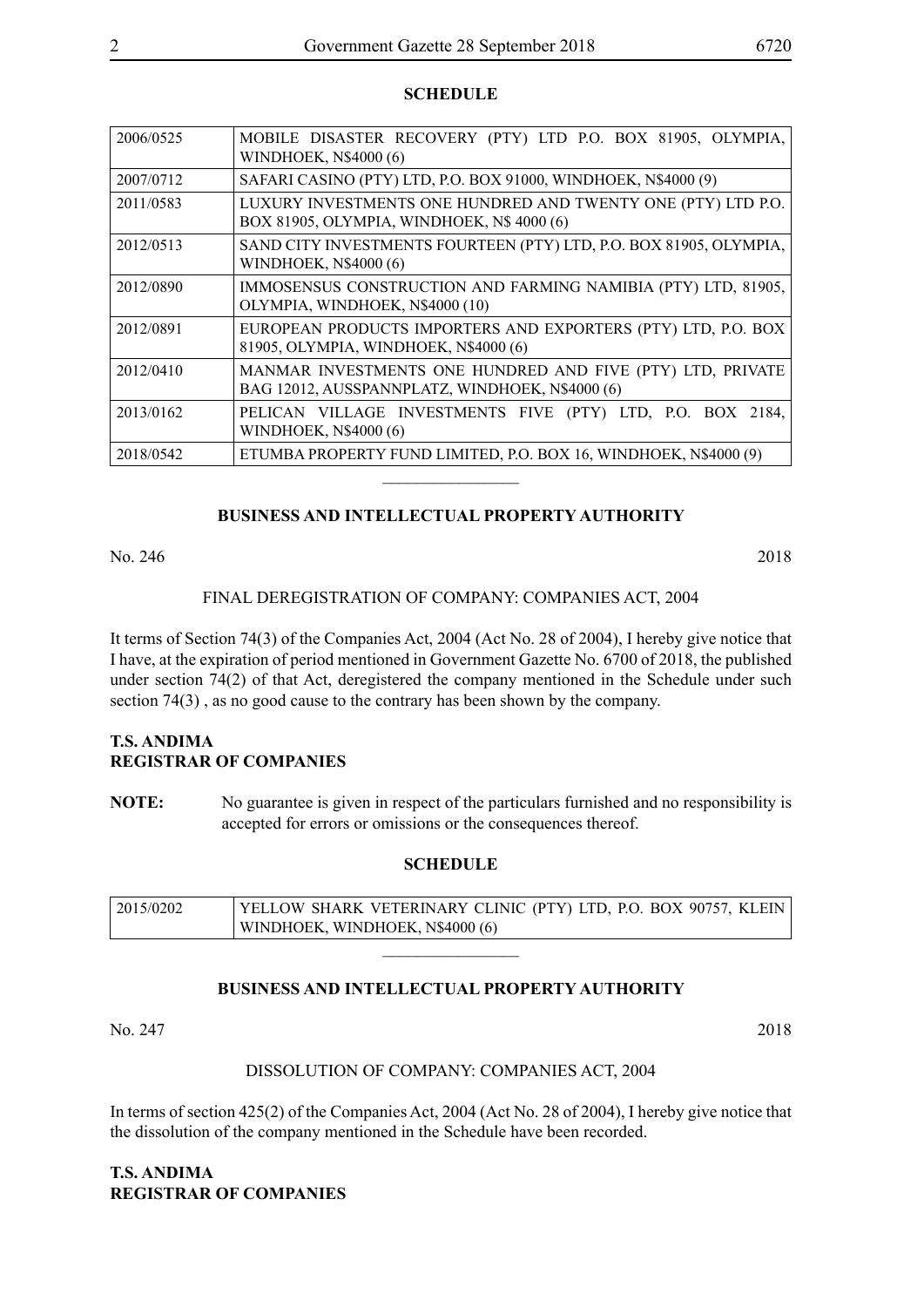#### **SCHEDULE**

| 1990/0531 | NAMIBIAN ELECTRONIC INDUSTRIES (PTY) LTD, P.O. BOX 1571, WINDHOEK |
|-----------|-------------------------------------------------------------------|
|           |                                                                   |

#### **BUSINESS AND INTELLECTUAL PROPERTY AUTHORITY**

No. 248 2018

#### FINAL DEREGISTRATION OF CLOSE CORPORATIONS: CLOSE CORPORATIONS ACT, 1988

It is hereby made known in terms of subsection (3) of section 26 of the Close Corporations Act, 1988 (Act No. 26 of 1988) that the close corporations mentioned in the Schedule shall as from the date of publication of this notice be deregistered under subsection (2) of that section for the reason that the close corporations have submitted written statements in terms of that subsection to the effect that such close corporations have ceased to carry on business and have no assets or liabilities, and that no good cause to the contrary has been shown.

#### **T.S. ANDIMA REGISTRAR OF COMPANIES**

#### **SCHEDULE**

| CC/2003/2329  | PHILDOU PROPERTIES CC, P.O. BOX 2781, WINDHOEK, N\$100 (8)                                        |
|---------------|---------------------------------------------------------------------------------------------------|
| CC/2006/2239  | OMBANGO PRINTERS AND STATIONERY CC, P.O. BOX 20024, WINDHOEK,<br>N\$100(9)                        |
| CC/2007/0880  | COLDPAK ENGINEERING (NAMIBIA) CC, P.O. BOX 4440, WALVIS BAY, N\$100 (5)                           |
| CC/2007/2414  | AROE INVESTMENTS CC, P.O. BOX 31356, WINDHOEK, N\$100 (6)                                         |
| CC/2009/3903  | NAMIB HIDES AND SKINS CC, P.O. BOX 65, TSUMEB, N\$100 (3)                                         |
| CC/2010/4068  | PLATINUM PRE-PAID DISTRIBUTIONS CC, P.O. BOX 20024, WINDHOEK, N\$100<br>(9)                       |
| CC/2011/6063  | OUTDOOR WAREHOUSE CC, P.O. BOX 2558, WINDHOEK, N\$100 (9)                                         |
| CC/2012/4342  | OMUNTELE CONSTRUCTION AND PROJECT MANAGEMENT CC, P.O. BOX                                         |
|               | 26143, WINDHOEK, N\$200 (5)                                                                       |
| CC/2013/01765 | TUKAENDE PAMWE INVESTMENT CC, P.O. BOX 553, GOBABIS, N\$100 (6)                                   |
| CC/2013/07893 | OMEGA INVESTMENTS CC, P.O. BOX 2184, WINDHOEK, N\$100 (6)                                         |
| CC/2013/03091 | WINDHOEK MEDICAL EQUIPMENT CC, P.O. BOX 97401, MAERUA MALL,<br><b>WINDHOEK, N\$100 (9)</b>        |
| CC/2013/09519 | KANDATULA TRADING CC, P.O. BOX 6685, AUSSPANNPLATZ WINDHOEK,<br>N\\$100(6)                        |
| CC/2013/14681 | TERRA BYTE ENTERPRISES CC, P.O. BOX 90430, KLEIN WINDHOEK,<br><b>WINDHOEK, N\$100 (10)</b>        |
| CC/2013/04681 | THE GEYSER SPECIALIST CC, P.O. BOX 9779, WINDHOEK, N\$100 (10)                                    |
| CC/2014/10768 | BOK AND SWARTZ TRADING ENTERPRISES CC, P.O. BOX 10516, KHOMASDAL,<br><b>WINDHOEK, N\$200 (10)</b> |
| CC/2014/02225 | BARAKA INVESTMENTS CC, P. 0. BOX 98231, WINDHOEK, N\$100 (6)                                      |

**NOTE:** No guarantee is given in respect of the accuracy of the particulars furnished and no responsibility is accepted for errors or omissions or the consequences thereof.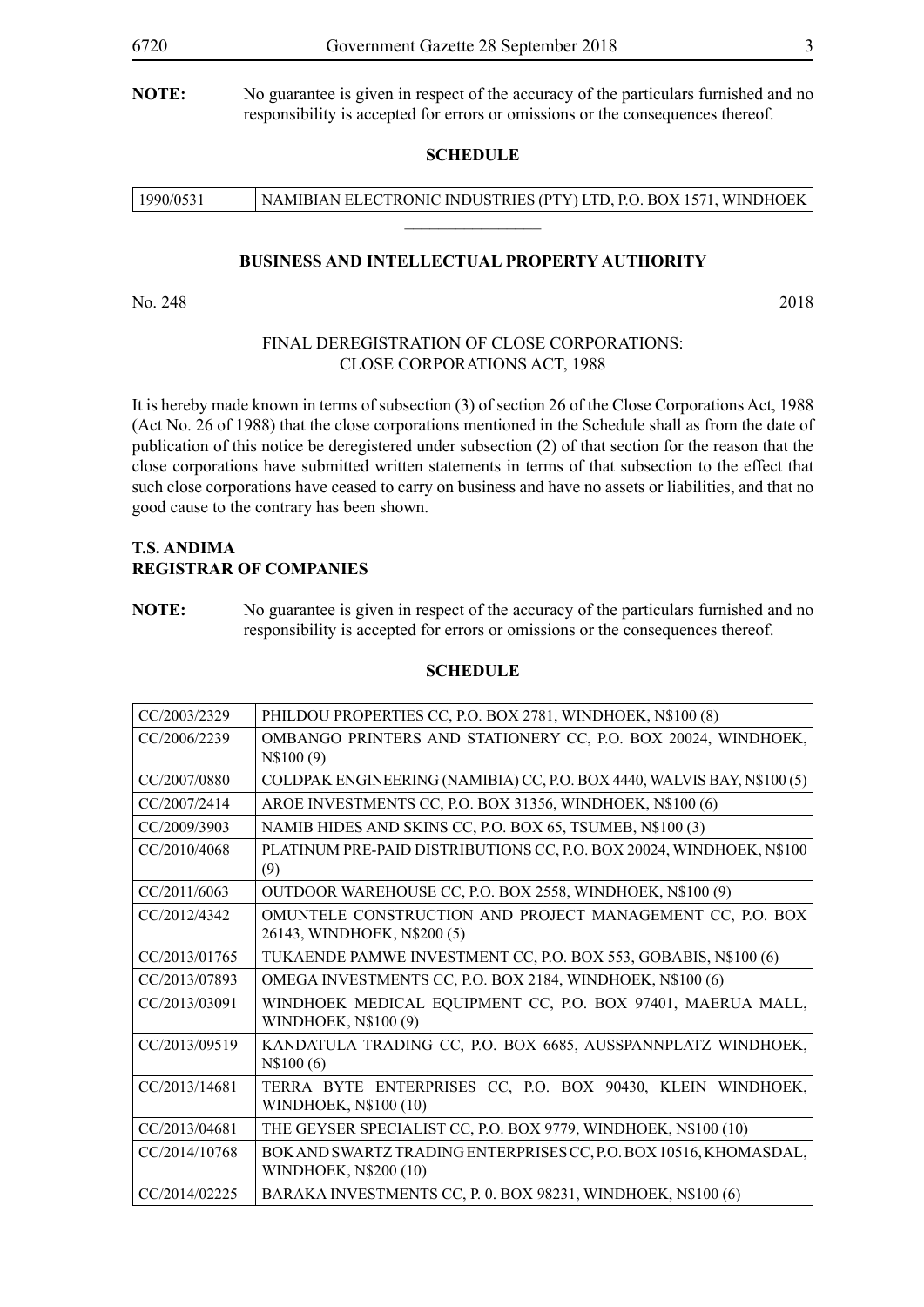| CC/2014/02515 | LIZZIT CONSULTING CC, P.O. BOX 8521 SWAKOPMUND, N\$100 (6)             |
|---------------|------------------------------------------------------------------------|
| CC/2014/01067 | ESME'S INVESTMENTS CC, P.O. BOX 50474, BACHBRECHT, WINDHOEK,           |
|               | N\$100(6)                                                              |
| CC/2014/01043 | HENVER INVESTMENT CC, P.O. BOX 648, OKAHANDJA N\$100 (6)               |
| CC/2014/01065 | KINGDOM INVESTMENTS CC, P.O. BOX 27317, WINDHOEK, N\$2000 (6)          |
| CC/2015/06245 | TUNETHIKILO ELECTRICAL AND CONSTRUCTORS CC, P.O. BOX 50340,            |
|               | BACHBRECHT, WINDHOEK, N\$100(5)                                        |
| CC/2016/06191 | EZIMO DESIGN CC, P.O. BOX 4960, VINETA, SWAKOPMUND N\$100 (3)          |
| CC/2016/12135 | GLANS CAR WASH CC, P.O. BOX 30, WINDHOEK, N\$100 (6)                   |
| CC/2016/06619 | FINESSE BEAUTY PRODUCTS CC, P.O. BOX 24298, WINDHOEK, N\$100 (9)       |
| CC/2017/00997 | DEKAAR BUILDING CONTRATORS CC, P.O. BOX 5632, WALVIS BAY N\$100 (5)    |
| CC/2017/00716 | MOTWA INVESTMENT CC, P.O. BOX 90137, ONGWEDIVA, N\$100 (6)             |
| CC/2017/12011 | BABESTRA INVESTMENTS CC, P.O.BOX 23672, WINDHOEK, N\$100 (6)           |
| CC/2017/09183 | SESIL INVESTMENTS CC, P.O BOX 55020, ROCKY CREST, WINDHOEK, N\$200 (6) |
| CC/2018/01831 | ASTI GORE FISHING CC, P.O.BOX 50577, BACHBRECHT, WINDHOEK, N\$100 (1)  |
| CC/2018/01650 | ARINE AND POMWENE FINANCIAL SERVICES CC, P.O. BOX 22386,               |
|               | WINDHOEK, N\$ 50 000 (8)                                               |
|               |                                                                        |

#### **BUSINESS AND INTELLECTUAL PROPERTY AUTHORITY**

No. 249 2018

#### INTENDED DEREGISTRATION OF CLOSE CORPORATIONS: CLOSE CORPORATIONS ACT, 1988

It terms of Section 26 (1) of the Close Corporations Act, 1988 (Act No. 26 of 1988), I hereby give notice that I have, at the expiration of two months, from the date of publication of this notice, the close corporations mentioned in the schedule will, unless goo cause is shown to the contrary, be deregistered.

### **T.S. ANDIMA REGISTRAR OF CLOSE CORPORATIONS**

**NOTE:** No guarantee is given in respect of the accuracy of the particulars furnished and no responsibility is accepted for errors or omissions or the consequences thereof.

#### **SCHEDULE**

| CC/2007/2735  | KALLIE RENOVATIONS AND CONSULTING SERVICES CC, P.O. BOX 23676,<br>WINDHOEK, N\$100 (5) |
|---------------|----------------------------------------------------------------------------------------|
| CC/2009/4736  | ACME CONSTRUCTION CC, P.O. BOX 25684, WINDHOEK, N\$100 (5)                             |
| CC/2010/5248  | IBBEZA CONSTRUCTION CC, P.O. BOX 319, KATIMA MULILO, N\$100 (5)                        |
| CC/2011/4171  | JAMA INVESTMENTS CC, P.O. BOX 1413, GOBABIS, N\$100 (6)                                |
| CC/2011/5589  | TULI PEHAFO SHEBEEN AND TAILORING CC, P.O. BOX 2422, OSHAKATI,<br>N\\$100(6)           |
| CC/2014/08760 | NAMAQUA GRAPE FARMERS CC, P.O. BOX 483, KEETMANSHOOP, N\$1000 (1)                      |
| CC/2014/05053 | TOLITOKINI TRADING ENTERPRISES CC, P.O. BOX 2486, OSHAKATI, N\$100 (6)                 |
| CC/2016/07499 | WA KAVAVU INVESTMENTS CC, P.O. BOX 75154, KATUTURA, WINDHOEK,<br>N\$1000 (6)           |
| CC/2016/00996 | A AND O MOLECULAR LABORATORY CC, P.O. BOX 2182, OSHAKATI, N\$100 (9)                   |
| CC/2016/11960 | ONGWE YACUVELAI INVESTMENT CC, P.O. BOX 4134, ONGWEDIVA, N\$100 (6)                    |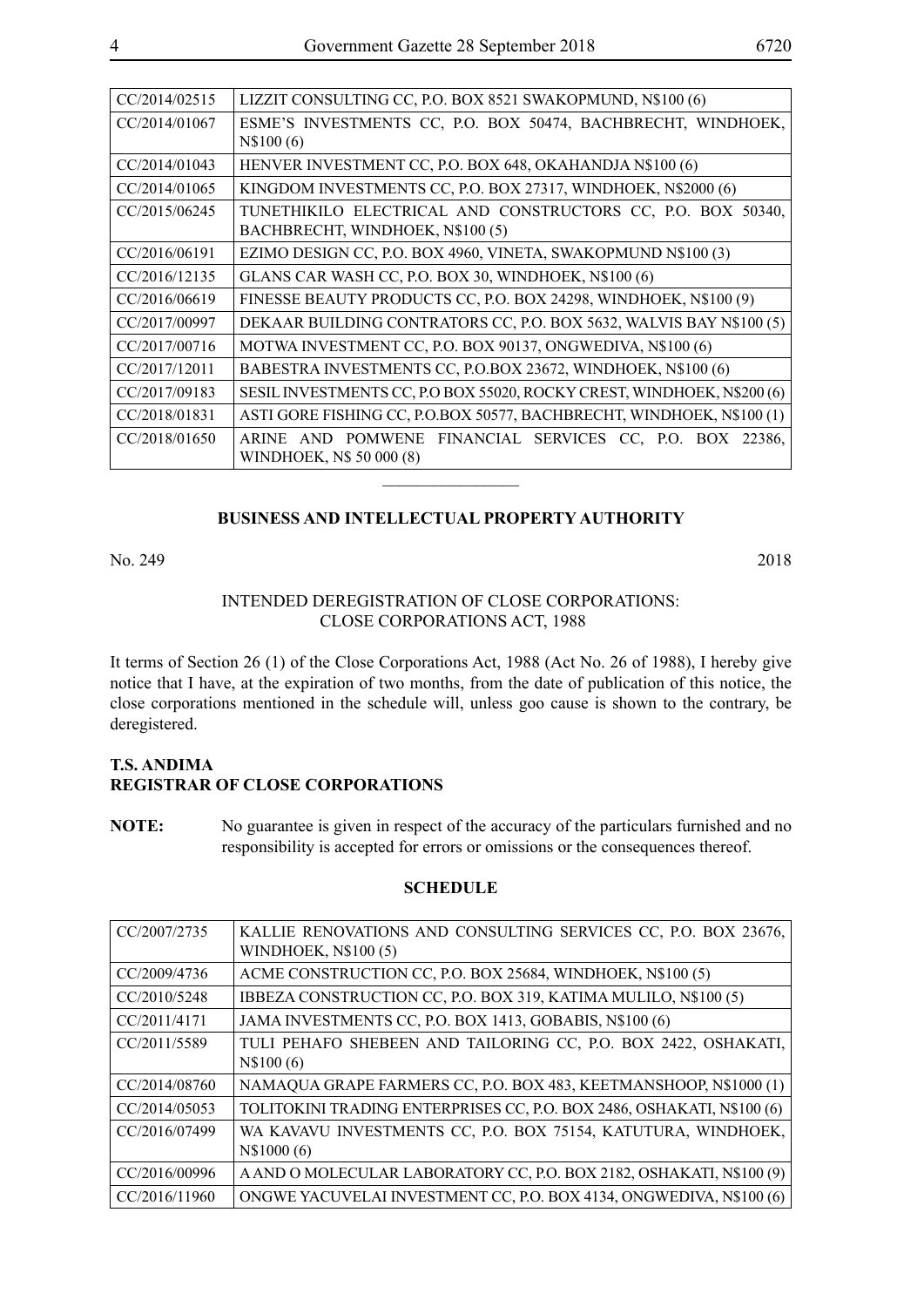| CC/2016/14340 | TROLLEYMAN SALES AND MAINTENANCE CC, P.O. BOX 97230, WINDHOEK,<br>N\$300 (6) |
|---------------|------------------------------------------------------------------------------|
| CC/2017/11188 | A - ONE TYRE CC, P.O. BOX 79728, MAERUA MALL, WINDHOEK, N\$100 (6)           |
| CC/2017/02372 | SIZIBA HENOCK INVESTMENTS CC, P.O. BOX 11174, WINDHOEK, N\$5000 (3)          |
| CC/2017/09922 | JIAN POWER INVESTMENTS CC, P.O. BOX 25179, WINDHOEK, N\$1000 (6)             |
| CC/2017/08308 | GLOBAL BIRDS CONSERVATION AND TOURS CC, P.O. BOX 5182, WINDHOEK,<br>N\$50(1) |
|               |                                                                              |

### **BUSINESS AND INTELLECTUAL PROPERTY AUTHORITY**

No. 250 2018

#### FINAL DEREGISTRATION OF CLOSE CORPORATIONS: CLOSE CORPORATIONS ACT, 1988

It terms of Section 26 (1) of the Close Corporations Act, 1988 (Act No. 26 of 1988), I hereby give notice that I have, at the expiration of the period mentioned in Government Notice 6700 of 2018, publish under section 26 (2) of the Act, deregistered the close corporations mentioned in the Schedule under such section 26 (2), as no good cause is shown to the contrary has been shown by the close corporations.

# **T.S. ANDIMA REGISTRAR OF CLOSE CORPORATIONS**

#### **SCHEDULE**

| CC/1996/0086 | BAUMS MOTORS CC, P.O. BOX 1782, OTJIWARONGO, N\$100 (6)                                              |
|--------------|------------------------------------------------------------------------------------------------------|
| CC/1997/0356 | SAVANNAH CHARCOAL CC, P.O. BOX 1782, OTJIWARONGO, N\$100 (6)                                         |
| CC/1997/1434 | EXCELLENT OUTCOMES CC, P.O. BOX 8682, BACHBRECHT, WINDHOEK,<br>N\\$100(6)                            |
| CC/1997/1191 | METSYS CC, P.O. BOX 97401, MAERUA MALL, WINDHOEK, N\$100 (6)                                         |
| CC/1999/0369 | OVERSEAS AUTO SALES CC, P.O. BOX 90453, KLEIN WINDHOEK, WINDHOEK,<br>N\\$100(6)                      |
| CC/2001/1528 | EXECUTIVE CASH TRADERS CC, P.O. BOX 1782, OTJIWARONGO, N\$100 (8)                                    |
| CC/2002/2148 | M L HUBER PROPERTIES TWENTY EIGHT CC, P.O. BOX 86477, EROS,<br><b>WINDHOEK, N\$100 (8)</b>           |
| CC/2003/0211 | BV INVESTMENTS THREE HUNDRED AND TWELVE CC, P.O. BOX 81905,<br>WINDHOEK, $N$100(6)$                  |
| CC/2003/0233 | CARPE DIEM CONSTRUCTION CC, P.O. BOX 1782, OTJIWARONGO, N\$100 (5)                                   |
| CC/2004/1041 | LINDEQUEST INVESTMENTS NUMBER TWENTY ONE CC, P.O. BOX 90527,<br>KLEIN WINDHOEK, WINDHOEK, N\$100 (6) |
| CC/2006/2889 | LEVO DOLPHIN TOURS AND CHALETS CC, P.O. BOX 14, WALVIS BAY, N\$100 (1)                               |
| CC/2007/1755 | TOUCH WOOD JOINERY AND DESIGN CC, P.O. BOX 5766, AUSSPANNPLATZ,<br><b>WINDHOEK, N\$100(3)</b>        |
| CC/2007/2306 | RESEARCH AND CONSULTANCY SERVICES NAMIBIA CC, P.O. BOX 7523,<br>KATUTURA, WINDHOEK, N\$100 (10)      |
| CC/2007/0074 | GLENN INVESTMENT CC, P.O. BOX 521, OHANGWENA, N\$100 (6)                                             |
| CC/2008/0993 | DRIVE WATCH CC, P.O. BOX 5695, WALVIS BAY, N\$100 (7)                                                |
| CC/2008/1135 | MARSHALL ROCK NUMBER ELEVEN CC, P.O. BOX 97343, MAERUA MALL,<br><b>WINDHOEK, N\$100 (8)</b>          |

**NOTE:** No guarantee is given in respect of the accuracy of the particulars furnished and no responsibility is accepted for errors or omissions or the consequences thereof.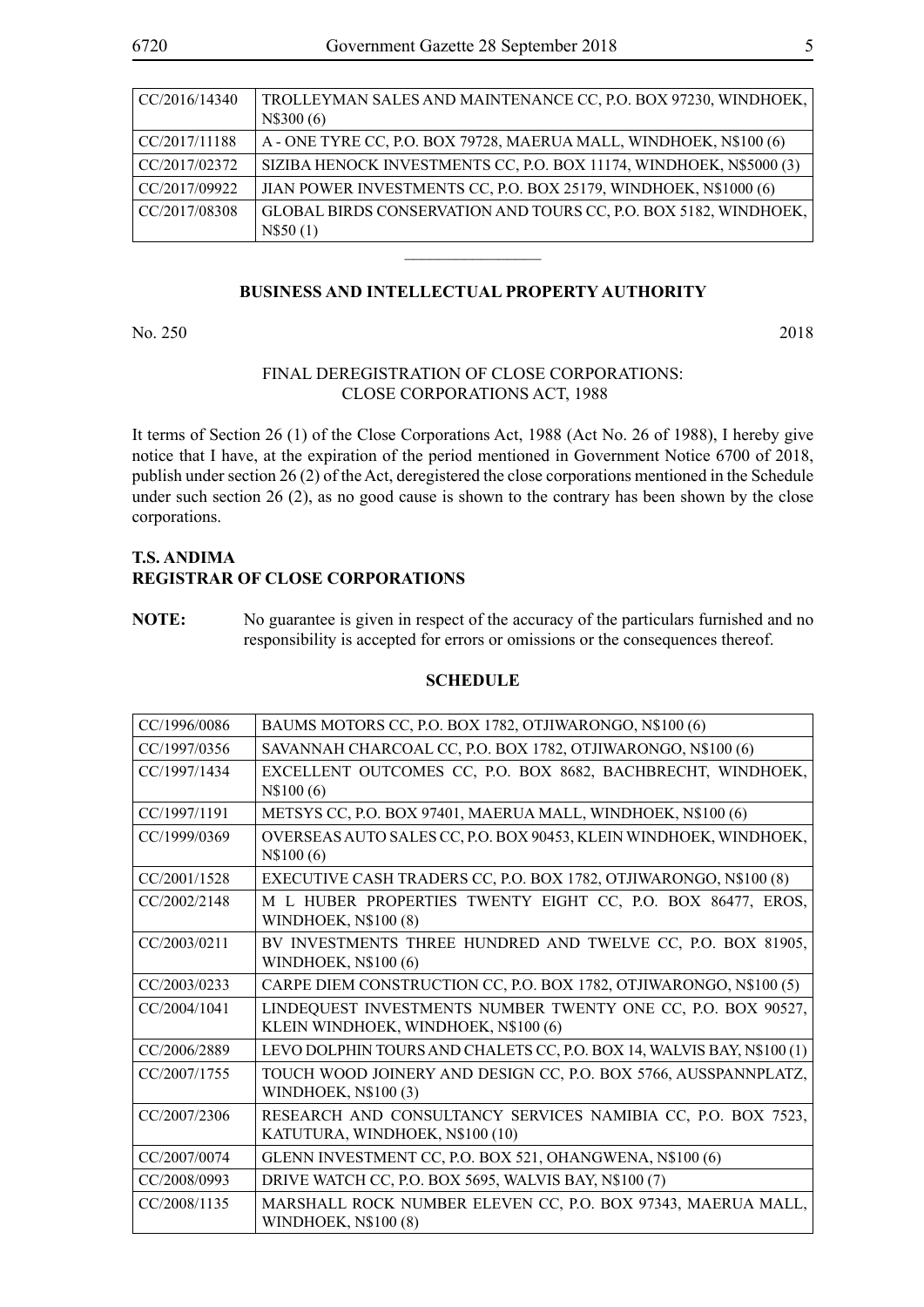| CC/2009/3611  | LA LA FARMING CC, P.O. BOX 80503, OLYMPIA, WINDHOEK, N\$100 (2)                                    |
|---------------|----------------------------------------------------------------------------------------------------|
| CC/2010/5377  | JACAMBE TRADING ENTERPRISES CC, P.O. BOX 519, WINDHOEK, N\$100 (10)                                |
| CC/2010/3155  | QUADS TRADING ENTERPRISES CC, P.O BOX 21623, WINDHOEK, N\$100 (10)                                 |
| CC/2011/5257  | BAKERS BIN BAKERY CC, P.O. BOX 24305, WINDHOEK, N\$100 (6)                                         |
| CC/2011/0372  | HTA CIVIL CONSTRUCTION CC, P.O. BOX 24305, WINDHOEK, N\$100 (5)                                    |
| CC/2012/3750  | DG INTERGRATED MANAGEMENT SYSTEM CONSULTANCY CC, P.O. BOX                                          |
|               | 97343, MAERUA MALL, WINDHOEK, N\$100 (10)                                                          |
| CC/2012/10503 | KMP MEDIA CC, P.O. BOX 5695, WALVIS BAY, N\$100 (9)                                                |
| CC/2012/3815  | OKLAHOMA BED AND BREAKFAST CC, P.O. BOX 406, USAKOS, N\$100 (1)                                    |
| CC/2012/4160  | SUCCESS DRIVING SCHOOL, P.O. BOX 98398, WINDHOEK, N\$100 (7)                                       |
| CC/2012/7447  | TAX PARTNER FINANCIAL SERVICES CC, P.O. BOX 35343, WINDHOEK, N\$100<br>(10)                        |
| CC/2012/2409  | CAIMA INVESTMENTS CC, P.O. BOX 81551, OLYMPIA, WINDHOEK, N\$100 (6)                                |
| CC/2013/11443 | DENNIS FIBREGLASS TECHNOLOGY CC, P.O. BOX 21904, WINDHOEK, N\$100 (9)                              |
| CC/2013/14681 | TERRA BYTE ENTERPRISES CC, P.O. BOX 90430, KLEIN WINDHOEK,<br>WINDHOEK, N\$100 (10)                |
| CC/2013/00501 | SEPIA BAR CC, P.O. BOX 90607, KLEIN WINDHOEK, WINDHOEK, N\$100 (6)                                 |
| CC/2013/03816 | FLAMINGO BBQ RESTAURANT CC, P.O. BOX 26, OKAHANDJA, N\$100 (6)                                     |
| CC/2013/07771 | HWJ GENERAL ELECTRICAL AND MAINTENANCE CONTRACTORS CC,<br>P.O.BOX 2371, WINDHOEK, N\$100 (5)       |
| CC/2013/13364 | MUKWASO MOTORS CC, P.O. BOX 24497, WINDHOEK, N\$100 (6)                                            |
| CC/2013/05072 | ANDRIES LOUW DEVELOPERS CC, P.O. BOX 24896, WINDHOEK, N\$100 (8)                                   |
| CC/2014/04121 | MILDRED'S ADMINISTRATIVE SUPPORT SERVICES CC, P.O. BOX 2184,<br>WINDHOEK, N\$100 (9)               |
| CC/2014/12676 | N.S. AGRICULTURE CC, P.O. BOX 21867, WINDHOEK, N\$100 000 (6)                                      |
| CC/2014/13223 | GREEN PROPERTY INVESTMENTS NUMBER SEVEN CC, P.O. BOX 1618,<br>OTJIWARONGO, N\$100 (8)              |
| CC/2015/13994 | CLASSIC TOUCH DECOR AND EVENTS CC, P.O. BOX 24305, WINDHOEK,<br>N\\$100(9)                         |
| CC/2015/12458 | KASTEEL INVESTMENTS FORTY SEVEN CC, P.O. BOX 81905, OLYMPIA,<br>WINDHOEK, N\$100 (6)               |
| CC/2015/04484 | BUSHMAN MANITENANCE SERVICES CC, P.O. BOX 41600, AUSSPANNPLATZ,<br><b>WINDHOEK, N\$100 (6)</b>     |
| CC/2016/05404 | ATLANTIC EXPLORATION DRILLING SERVICES CC, P.O. BOX 90430, KLEIN<br>WINDHOEK, WINDHOEK, N\$100 (5) |
| CC/2016/10933 | ALTERMIRAENGINEERING DESIGN BUREAU CC, P.O. BOX 24497, WINDHOEK,<br>N\\$100 (10)                   |
|               |                                                                                                    |

#### **BUSINESS AND INTELLECTUAL PROPERTY AUTHORITY**

No. 251 2018

#### FINAL DEREGISTRATION OF COMPANIES: COMPANIES ACT, 2004

In terms of section 74 of the Companies Act, 2004 (Act No. 28 of 2004), I hereby give notice that a written statement to the effect that the company has ceased to carry on business and has no assets or liabilities, has been received from every company mentioned in the Schedule and that I have deregistered every such company under that section.

**T.S. ANDIMA REGISTRAR OF COMPANIES**